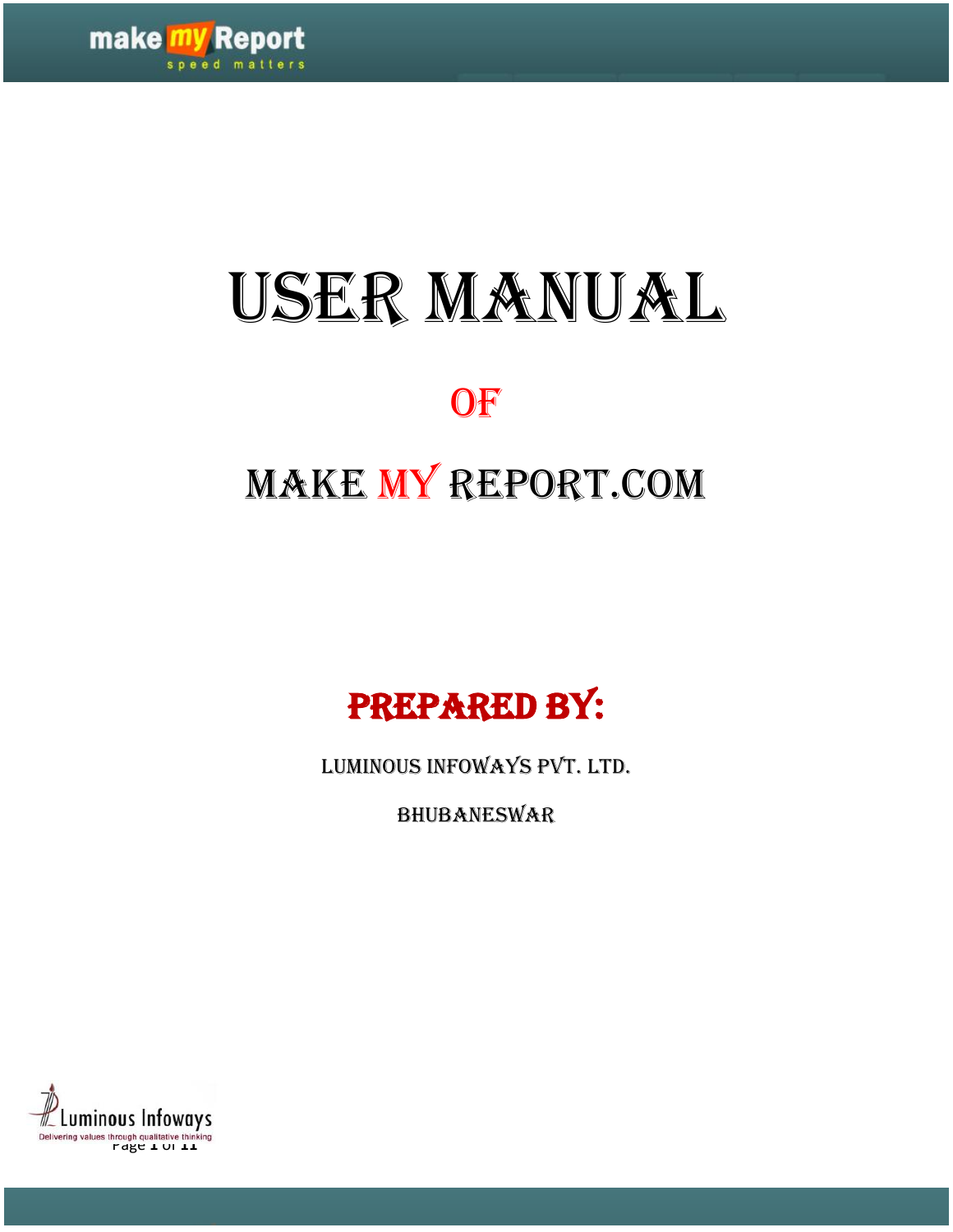#### **Contents**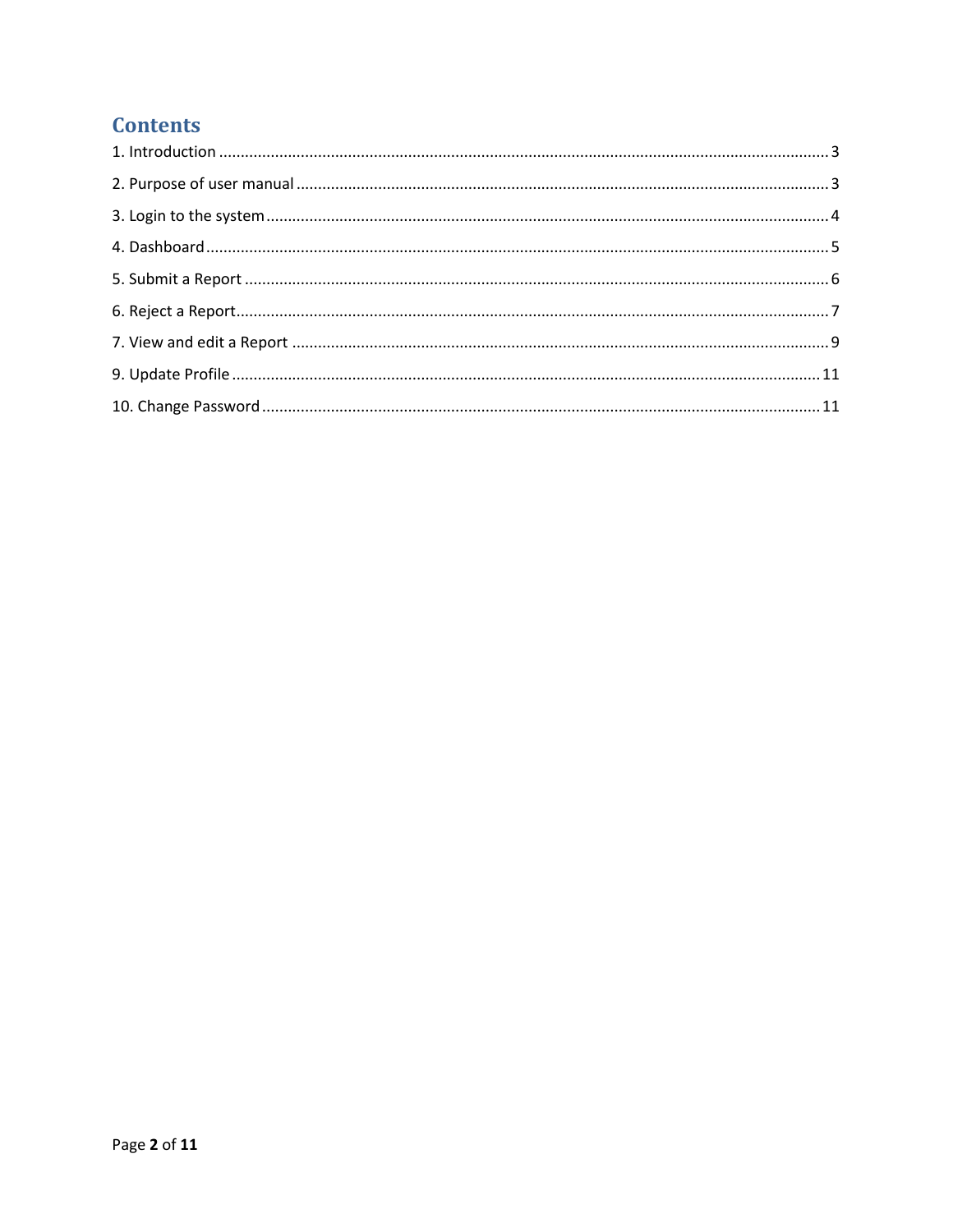### Contact user Login

#### <span id="page-2-0"></span>**1. Introduction**

This is a tool for Communication, which shall help you to collect the data from the ground level offices at any point of time. Moreover, such datasets readily available at your demand on click a button. An innovative data storage and management technology has inbuilt provision for periodical updating, creation of information / data as per requisite Performa/Format. It shall be very useful for Top & Middle management, Corporate Planning Department, Project Monitoring Department and Regional Offices etc.

Hence, availability of information, right data in quickest possible time saves considerable time of top management as well as facilitates in faster and right decision. The report formats will be designed and it would be mapped to the respective subordinate users in advance. Report recurrence will be configured in a Daily/Weekly/monthly /quarterly/yearly manner. System will automatically send sms & email reminder to the respective offices for submitting the report on the scheduled time. Upon submission of data from ground, you will be finding the consolidated report on regular time interval.

This web based system will bring in an electronic environment and will connect all your subordinate office through this e-report intranet network. Followed by that, user id and passwords will be given to all the sub ordinate offices under your administrative control. In case you want mobile based reporting, then mobile number also has to be registered.

The report formats will be designed and it would be mapped to the respective subordinate users in advance. Report recurrence will be configured in a Daily/Weekly/monthly /quarterly/yearly manner. System will automatically send sms & email reminder to the respective offices for submitting the report on the scheduled time. Upon submission of data from ground, you will be finding the consolidated report on regular time interval.

This will help you having your reports compiled automatically without doing much follow ups  $\&$ compilation exercise. You can also see the reporting status of your ground offices.

#### <span id="page-2-1"></span>**2. Purpose of user manual**

This User Manual contains all essential information for the user to make full use of the application. This manual includes a description of the system functions and capabilities, contingencies and alternate modes of operation, and step-by-step procedures for system access and use.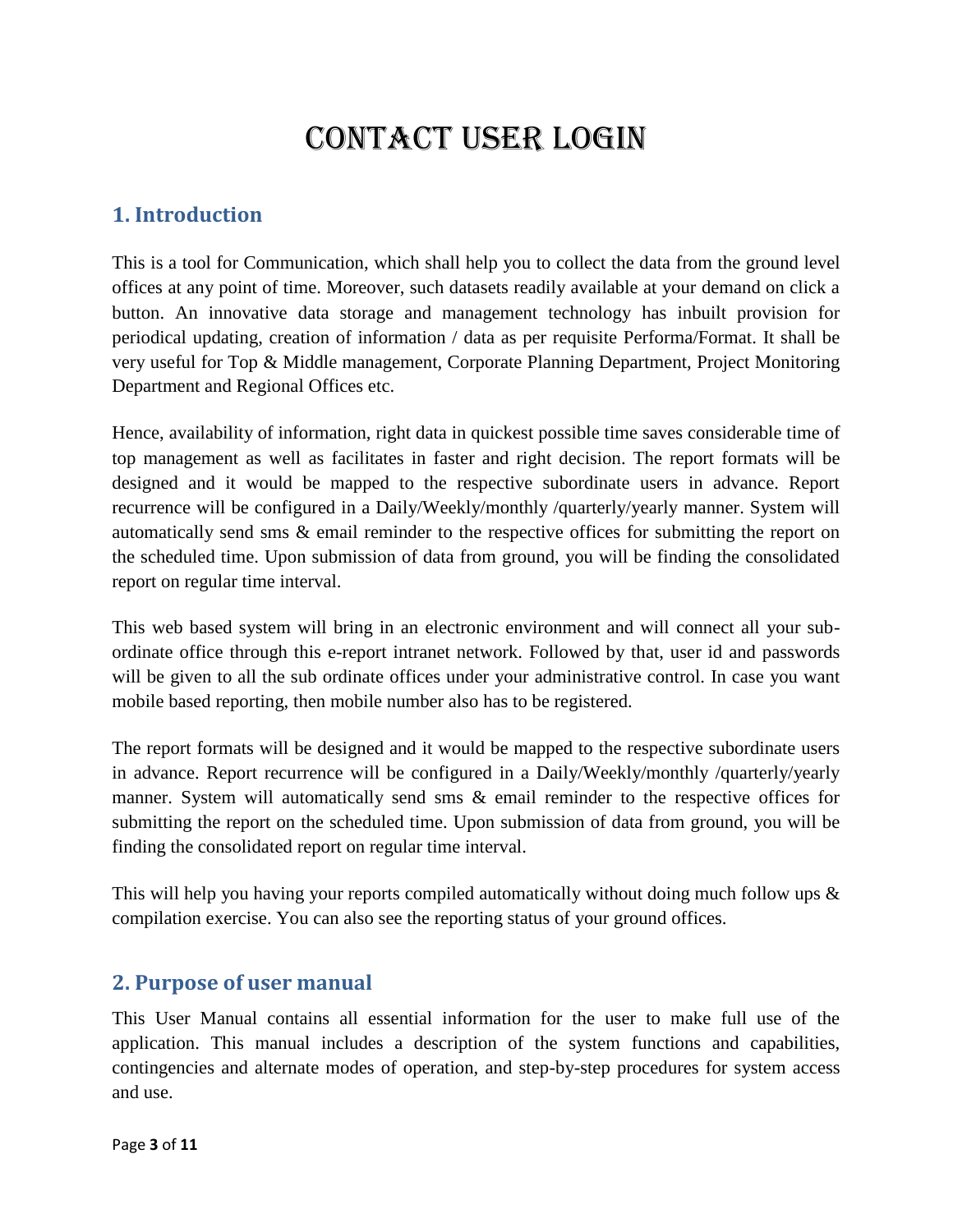#### **3. Login to the system**

<span id="page-3-0"></span>

| make my Report<br>speed matters     |      |                        |                             |         |                   |  |
|-------------------------------------|------|------------------------|-----------------------------|---------|-------------------|--|
|                                     | HOME | <b>HOW IT WORKS</b>    | SIGN UP FOR FREE            | SIGN IN | <b>CASE STUDY</b> |  |
| CORPORATE SIGN IN                   |      |                        | <b>SIGNUP FOR FREE</b><br>ø |         |                   |  |
| $\blacktriangle$<br>Enter User Name |      |                        | <b>C</b> SIGNIN             |         |                   |  |
|                                     |      |                        | <b>E</b> WATCH VIDEO        |         |                   |  |
| Α<br>Enter Password                 |      |                        |                             |         |                   |  |
|                                     |      | <b>Forgot Password</b> | Follow @preparemyreport     |         |                   |  |
| <b>LOGIN</b><br><b>RESET</b>        |      |                        |                             |         |                   |  |
|                                     |      |                        |                             |         |                   |  |
|                                     |      |                        |                             |         |                   |  |
|                                     |      |                        |                             |         |                   |  |
|                                     |      |                        |                             |         |                   |  |
|                                     |      |                        |                             |         |                   |  |
|                                     |      |                        |                             |         |                   |  |
|                                     |      |                        |                             |         |                   |  |
|                                     |      |                        |                             |         |                   |  |
|                                     |      |                        |                             |         |                   |  |

*(Fig. MMR 1: Displaying the Login screen of Make My Report)*

- 1. Type the given URL in address bar.
- *2.* Press enter from keyboard; a window appears displaying the login page of Make My Report (*as shown in fig. MMR 1).*
- 3. Type the user id, password & click on login button.
- 4. As a result the user logon to the Make My Report application. On successful login the MMR home page will be displayed.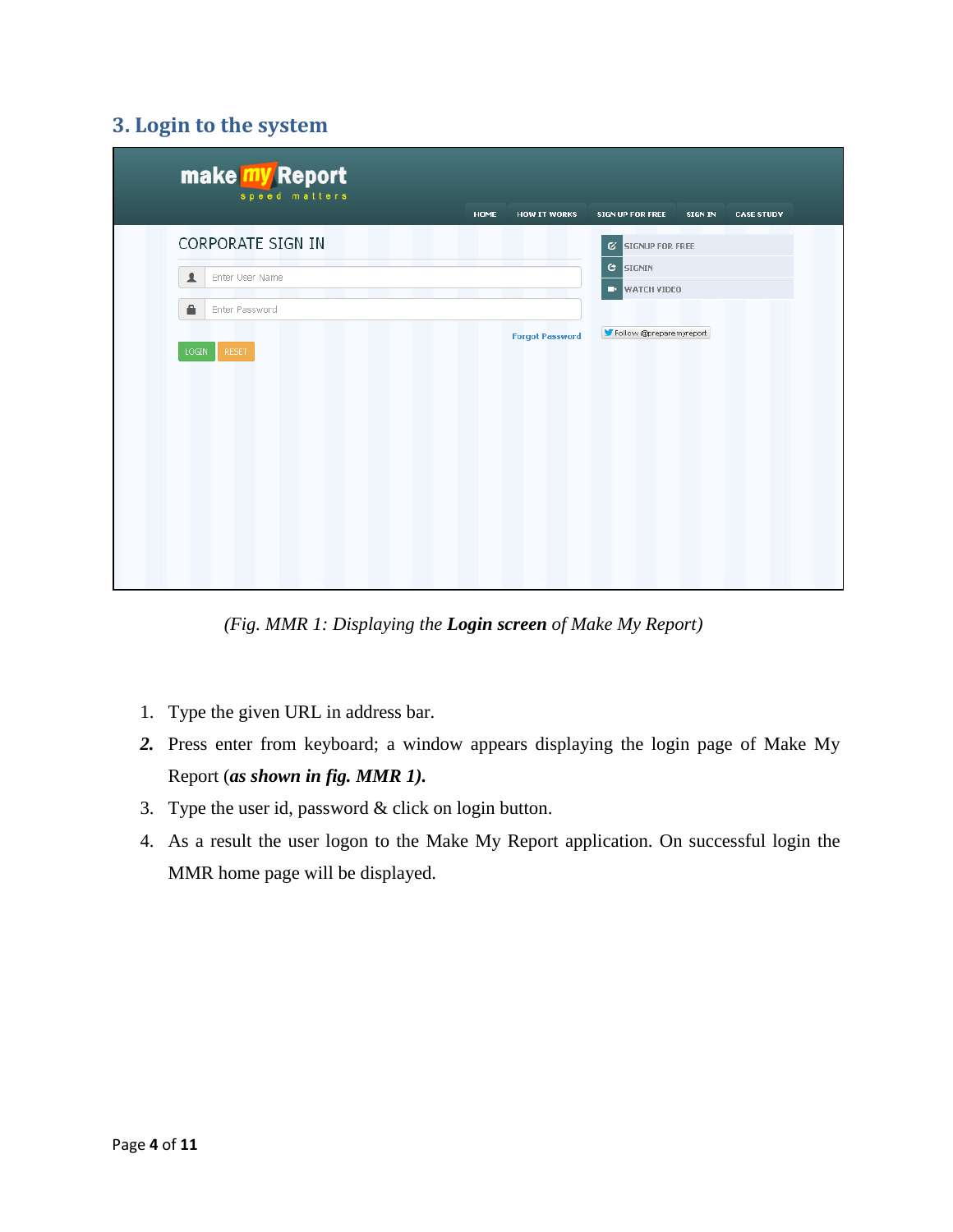#### <span id="page-4-0"></span>**4. Dashboard**

|                                                                            | Welcome Demo one   Change Password   Profile   Logout |
|----------------------------------------------------------------------------|-------------------------------------------------------|
|                                                                            | (Corporate User:demo)                                 |
| make my Report                                                             |                                                       |
|                                                                            |                                                       |
| speed matters                                                              | <b>Dashboard</b><br>My reports                        |
|                                                                            |                                                       |
| Welcome to make my report                                                  |                                                       |
|                                                                            |                                                       |
|                                                                            | <b>Take a tour</b>                                    |
|                                                                            |                                                       |
| Daily report Weekly report Monthly report<br><b>Instant</b>                |                                                       |
|                                                                            |                                                       |
| Report Name : Demo Report                                                  |                                                       |
| Demo Admin has assign you a report on 01/11/2014.                          |                                                       |
| Please submit it before 31/12/2014.                                        | <b>Submit</b>                                         |
| Submitted 10 days back                                                     |                                                       |
|                                                                            |                                                       |
|                                                                            |                                                       |
| <b>Report Name: Test Instant</b>                                           |                                                       |
| Demo Admin has assign you a report on 30/09/2014.                          |                                                       |
| Please submit it before 30/09/2021.<br>You have submitted some Hours Back. | Submit                                                |
|                                                                            |                                                       |
|                                                                            |                                                       |
|                                                                            |                                                       |
| Report Name : File upload                                                  |                                                       |
| Demo Admin has assign you a report on 01/09/2014.                          |                                                       |
| Please submit it before 26/09/2022.<br>Submitted 1 day back                | <b>Submit</b>                                         |
|                                                                            |                                                       |
|                                                                            |                                                       |

*(Fig. MMR 2: Displaying the dashboard view of Make My Report)*

- 1. After login to the system it will open the dashboard page.
- 2. This page will show the list of assigned reports with all details like report name, report assigned date, report submission date and a status of submission.
- 3. There are others tabs in this page as, Instant, daily report, weekly report and monthly report.
- 4. Click on required tab which you want to open with the assigned report.
- 5. Click on submit button to submit the report.
- 6. Click on **Take a tour** button to check the user guide on using of make My Report.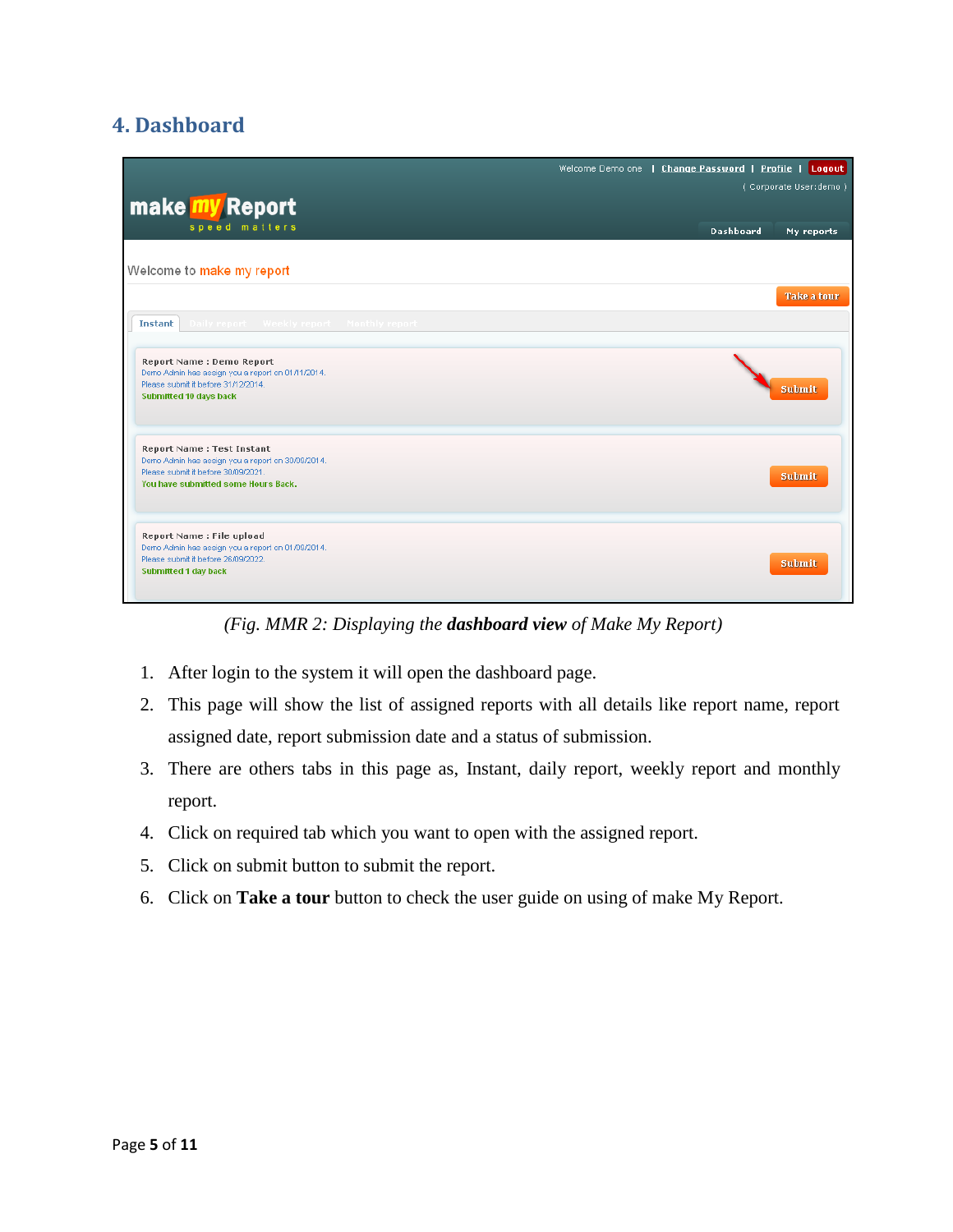#### <span id="page-5-0"></span>**5. Submit a Report**

|                |                                               |                                                                   |                    |                              | Welcome Demo one   Change Password   Profile   Logout |               |                  |                             |                                                     |
|----------------|-----------------------------------------------|-------------------------------------------------------------------|--------------------|------------------------------|-------------------------------------------------------|---------------|------------------|-----------------------------|-----------------------------------------------------|
|                | make <b>my</b> Report                         |                                                                   |                    |                              |                                                       |               |                  | (Corporate User:demo)       |                                                     |
|                |                                               | speed matters                                                     |                    |                              |                                                       |               | <b>Dashboard</b> |                             | My reports                                          |
|                | Submit a report<br>$-$ -All--<br>Report Name: |                                                                   | DeadLine From Date |                              | DeadLine To Date                                      |               |                  | <b>Search</b>               | <b>Reset</b>                                        |
| #              | <b>Report Name</b>                            | <b>Description of the Report</b>                                  | <b>Assigned By</b> | Date of<br>Receipt<br>Report | Last Date<br>of<br><b>Submission</b>                  | <b>Action</b> | Reject<br>Report | Recent<br><b>Submission</b> | <b>Status</b>                                       |
| $\mathbf{1}$   | test                                          | test                                                              | Demo Admin         | 14/11/2014                   | 30/11/2024                                            | <b>Submit</b> | Reject           |                             | Report Not<br>Submitted                             |
| $\overline{c}$ | November Sales<br>Report 2014                 | Rahul needs the sales report for the 2nd<br>week of november 2014 | Omkar Rath         | 12/11/2014 15/11/2014        |                                                       |               |                  | View.                       | Report<br>Submitted                                 |
| 3              | Picnic Spot for the<br>year 2014 of<br>LIPL   | Plz suggest picnic spots                                          | Demo Admin         | 06/11/2014 08/11/2014        |                                                       |               |                  | View                        | Response<br>submitted.                              |
| 4              | Demo Report                                   | Testing for Mobile app                                            | Demo Admin         | 03/11/2014 31/12/2014        |                                                       | Submit        |                  | View.                       | Report<br>Submitted                                 |
| 5              | Employee<br>satisfaction<br>survey            | Employee satisfaction survey                                      | Demo Admin         | 20/10/2014 31/10/2014        |                                                       |               |                  |                             | Form.<br>submission<br>exceeded<br>the<br>deadline. |
| 6              | Test Instant                                  | Test Instant                                                      | Demo Admin         | 13/11/2014                   | 30/09/2021                                            | Submit        |                  | View                        | Report<br>Submitted                                 |

*(Fig. MMR 3: Displaying the submit button in submit a report page)*

| make my Report<br>speed matters      |                                                                  |                                                                                      |                              |
|--------------------------------------|------------------------------------------------------------------|--------------------------------------------------------------------------------------|------------------------------|
|                                      |                                                                  |                                                                                      | Dashboard<br>Submit a report |
| Demo Report                          |                                                                  |                                                                                      |                              |
| (Fields marked with * are mandatory) |                                                                  |                                                                                      | <b>Back to Previous page</b> |
| TEXTBOX * :                          |                                                                  |                                                                                      |                              |
| TEXT AREA ' :                        |                                                                  |                                                                                      |                              |
| RADIO BUTTON <sup>*</sup> :          | O OPTION 1 O OPTION 2                                            |                                                                                      |                              |
| CHECK BOX * :                        | $\Box$ OPTION 1<br>$\Box$ OPTION 2                               |                                                                                      |                              |
| DROP DOWN':                          | $\checkmark$<br>--Select--                                       |                                                                                      |                              |
| DATE * :                             |                                                                  |                                                                                      |                              |
| FILE UPLOAD * :                      | No file selected.<br>Browse<br>Allowed Maximum File Size is 4 Mb | Allowed extensions are doc, docx, xls, xlsx, pdf, png, gif, jpg, jpeg, gif, rar, zip |                              |
| E-mail * :                           |                                                                  |                                                                                      |                              |
| Money * :                            |                                                                  |                                                                                      |                              |
| Numeric <sup>*</sup>                 |                                                                  |                                                                                      |                              |
| Mobile Number * :                    |                                                                  |                                                                                      |                              |
| Name * :                             |                                                                  |                                                                                      |                              |
| PIN <sup>*</sup> :                   |                                                                  |                                                                                      |                              |
| Address <sup>*</sup> :               |                                                                  |                                                                                      |                              |
|                                      | <b>Submit</b>                                                    | <b>Reset</b>                                                                         |                              |

*(Fig. MMR 4: Displaying the assigned report page for submission)*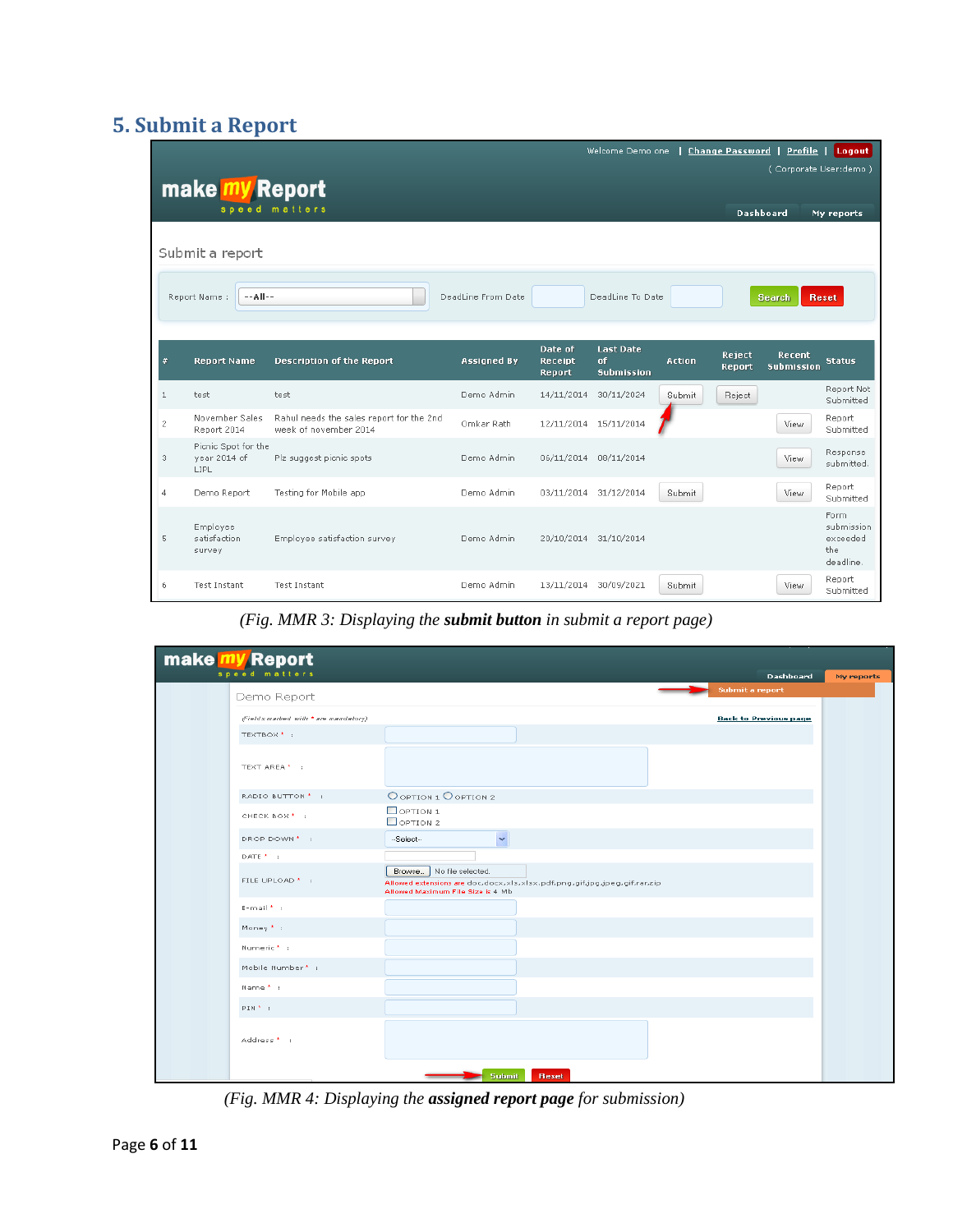- *1.* To submit the assigned report, click on the submit button in dashboard page or go to My Report menu and click on submit a report submenu *(as shown in fig. MMR3).*
- *2.* After click on submit button the assigned report page will be opened *(as shown in fig. MMR4).*
- 3. Fill up all fields in assigned report and click on submit button.
- 4. All red star mark fields are mandatory fields, which can be left blank.
- 5. After click on submit button, form will be submitted to the admin user and admin user can view the report.
- *6. Once submit the report you cannot reject the report.*
- *7. Once submit the report you can view and edit the report, until the submission date has not been crossed.*

#### <span id="page-6-0"></span>**6. Reject a Report**

|                |                                                 |                                                                   |                    |                              | Welcome Demo one   Change Password   Profile |               |                  |                             | Logout                                              |  |  |
|----------------|-------------------------------------------------|-------------------------------------------------------------------|--------------------|------------------------------|----------------------------------------------|---------------|------------------|-----------------------------|-----------------------------------------------------|--|--|
|                | (Corporate User: demo)<br><b>make my Report</b> |                                                                   |                    |                              |                                              |               |                  |                             |                                                     |  |  |
|                |                                                 | speed matters                                                     |                    |                              |                                              |               | <b>Dashboard</b> |                             | My reports                                          |  |  |
|                | Submit a report                                 |                                                                   |                    |                              |                                              |               |                  |                             |                                                     |  |  |
|                | $ All -$<br>Report Name:                        |                                                                   | DeadLine From Date |                              | DeadLine To Date                             |               |                  | <b>Search</b>               | Reset                                               |  |  |
|                |                                                 |                                                                   |                    |                              |                                              |               |                  |                             |                                                     |  |  |
| #              | <b>Report Name</b>                              | <b>Description of the Report</b>                                  | <b>Assigned By</b> | Date of<br>Receipt<br>Report | <b>Last Date</b><br>of<br><b>Submission</b>  | <b>Action</b> | Reject<br>Report | Recent<br><b>Submission</b> | <b>Status</b>                                       |  |  |
| $\mathbf{1}$   | test                                            | test                                                              | Demo Admin         | 14/11/2014                   | 30/11/2024                                   | Submit        | Reject           |                             | Report Not<br>Submitted                             |  |  |
| $\overline{c}$ | November Sales<br>Report 2014                   | Rahul needs the sales report for the 2nd<br>week of november 2014 | Omkar Rath         |                              | 12/11/2014 15/11/2014                        |               |                  | View                        | Report<br>Submitted                                 |  |  |
| 3              | Picnic Spot for the<br>year 2014 of<br>LIPL.    | Plz suggest picnic spots                                          | Demo Admin         |                              | 06/11/2014 08/11/2014                        |               |                  | View.                       | Response<br>submitted.                              |  |  |
| $\overline{4}$ | Demo Report                                     | Testing for Mobile app                                            | Demo Admin         |                              | 03/11/2014 31/12/2014                        | Submit        |                  | View                        | Report<br>Submitted                                 |  |  |
| 5              | Employee<br>satisfaction<br>survey              | Employee satisfaction survey                                      | Demo Admin         |                              | 20/10/2014 31/10/2014                        |               |                  |                             | Form<br>submission<br>exceeded<br>the.<br>deadline. |  |  |
| 6              | <b>Test Instant</b>                             | Test Instant                                                      | Demo Admin         | 13/11/2014                   | 30/09/2021                                   | Submit        |                  | View                        | Report<br>Submitted                                 |  |  |

*(Fig. MMR 5: Displaying the assigned report page for rejection)*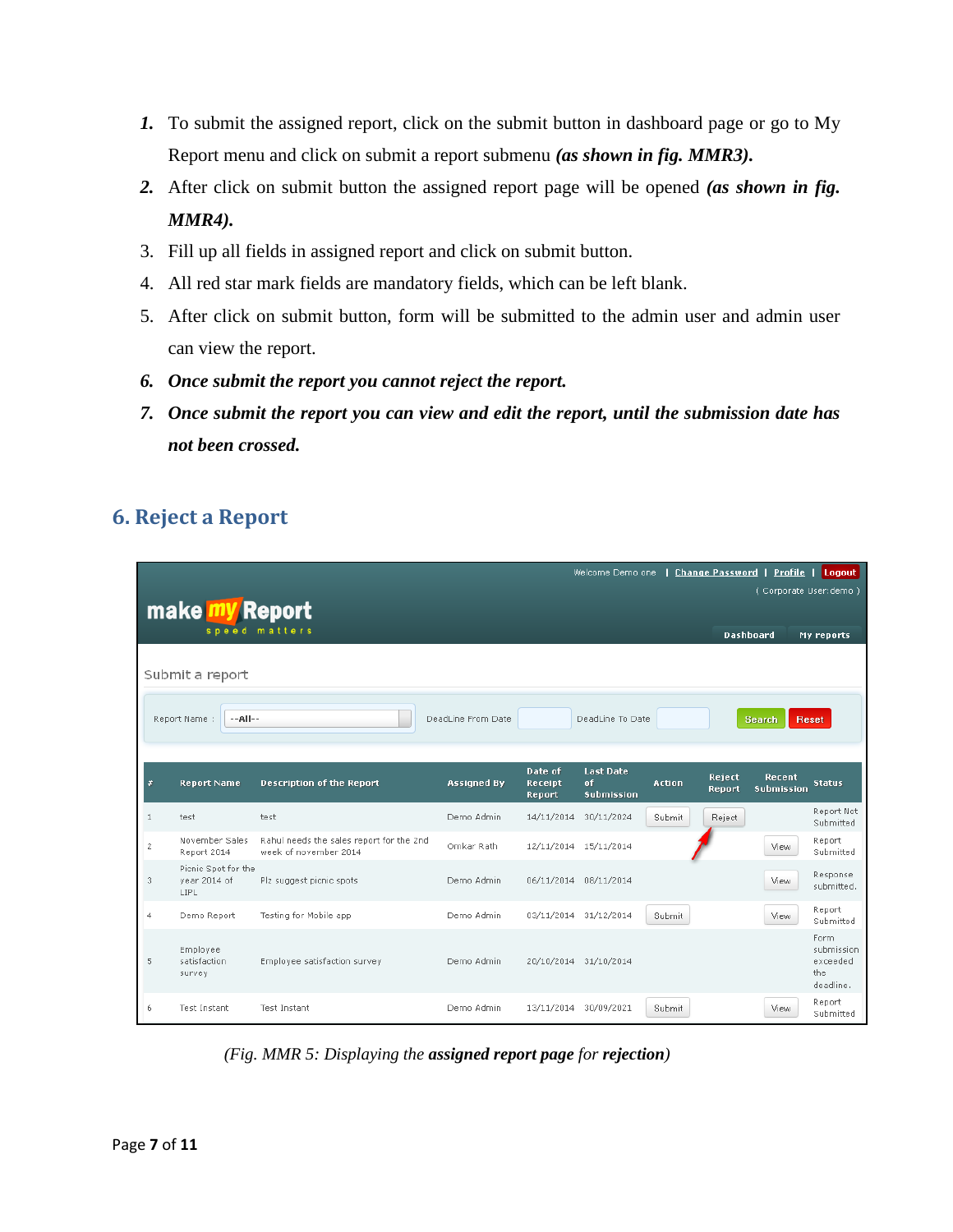| test                        |        |  |
|-----------------------------|--------|--|
| <b>Reason for Rejection</b> |        |  |
|                             | Submit |  |
|                             |        |  |

*(Fig. MMR 5.1: Displaying the reason for rejection page to reject a report.)*

- *1.* To reject an assigned report, go to My Report menu and click on submit a report submenu *(as shown in fig. MMR5).*
- 2. Click on the reject button and then it will open a pop up window *(as shown in fig. MMR5.1).*
- 3. Fill up the reason for rejection text box and click on submit button.
- 4. After reject a report, admin user can view the report rejection with reason.
- 5. Once you reject the report, you cannot submit it again.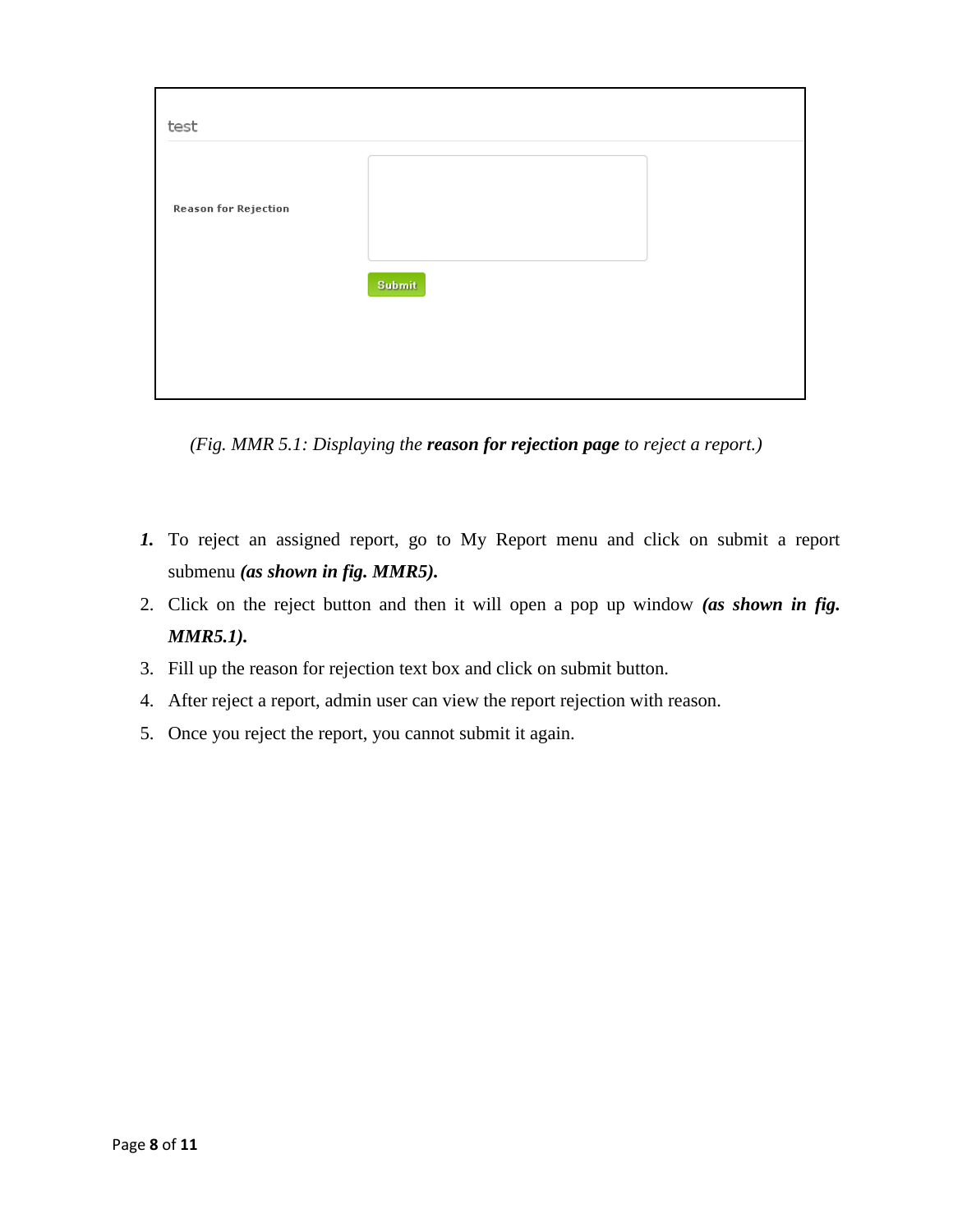#### <span id="page-8-0"></span>**7. View and edit a Report**

|                |                                              |                                                                   |                    |                              | Welcome Demo one                            |               | <b>Change Password</b> | Profile               | Logout                                             |
|----------------|----------------------------------------------|-------------------------------------------------------------------|--------------------|------------------------------|---------------------------------------------|---------------|------------------------|-----------------------|----------------------------------------------------|
|                | make <b>my</b> Report                        |                                                                   |                    |                              |                                             |               |                        | (Corporate User:demo) |                                                    |
|                |                                              | speed matters                                                     |                    |                              |                                             |               | <b>Dashboard</b>       |                       | My reports                                         |
|                | Submit a report                              |                                                                   |                    |                              |                                             |               |                        |                       |                                                    |
|                | $-$ -All--<br>Report Name:                   |                                                                   | DeadLine From Date |                              | DeadLine To Date                            |               |                        | <b>Search</b>         | <b>Reset</b>                                       |
|                |                                              |                                                                   |                    |                              |                                             |               |                        |                       |                                                    |
| $\ast$         | <b>Report Name</b>                           | <b>Description of the Report</b>                                  | <b>Assigned By</b> | Date of<br>Receipt<br>Report | <b>Last Date</b><br>of<br><b>Submission</b> | <b>Action</b> | Reject<br>Report       | Recent<br>Submission  | <b>Status</b>                                      |
| $\mathbf{1}$   | test                                         | test                                                              | Demo Admin         | 14/11/2014                   | 30/11/2024                                  | Submit        | Reject                 |                       | Report Not<br>Submitted                            |
| $\overline{c}$ | November Sales<br>Report 2014                | Rahul needs the sales report for the 2nd<br>week of november 2014 | Omkar Rath         |                              | 12/11/2014 15/11/2014                       |               |                        | View                  | Report<br>Submitted                                |
| 3              | Picnic Spot for the<br>year 2014 of<br>LIPL. | Plz suggest picnic spots                                          | Demo Admin         |                              | 06/11/2014 08/11/2014                       |               |                        | <b>View</b>           | Response<br>submitted.                             |
| $\overline{4}$ | Demo Report                                  | Testing for Mobile app                                            | Demo Admin         |                              | 03/11/2014 31/12/2014                       | Submit        |                        | <b>View</b>           | Report<br>Submitted                                |
| 5              | Employee<br>satisfaction<br>survey           | Employee satisfaction survey                                      | Demo Admin         |                              | 20/10/2014 31/10/2014                       |               |                        |                       | Form<br>submission<br>exceeded<br>the<br>deadline. |
| 6              | Test Instant                                 | <b>Test Instant</b>                                               | Demo Admin         | 13/11/2014                   | 30/09/2021                                  | Submit        |                        | View                  | Report<br>Submitted                                |

*(Fig. MMR 6: Displaying the view button to view a report.)*

|    |   |                                    |              |                             |        |                     |                 |                     |                  | Welcome Demo one   Change Password   Profile   Logout |
|----|---|------------------------------------|--------------|-----------------------------|--------|---------------------|-----------------|---------------------|------------------|-------------------------------------------------------|
|    |   |                                    |              |                             |        |                     |                 |                     |                  | (Corporate User:demo)                                 |
|    |   | make my Report<br>speed matters    |              |                             |        |                     |                 |                     |                  |                                                       |
|    |   |                                    |              |                             |        |                     |                 |                     | <b>Dashboard</b> | My reports                                            |
|    |   | View submission                    |              |                             |        |                     |                 |                     |                  |                                                       |
|    |   |                                    |              |                             |        |                     |                 |                     |                  |                                                       |
|    |   | Select Your Fields (Report Fields) |              |                             |        |                     |                 |                     |                  |                                                       |
|    |   | O Check All O Uncheck All          |              |                             |        |                     |                 |                     |                  |                                                       |
|    |   | <b>Select Fields</b>               |              |                             |        |                     |                 |                     |                  |                                                       |
|    |   | $\n  Name$ .                       |              | $\blacksquare$ Project Name |        |                     | $\nabla$ E-mail |                     |                  |                                                       |
|    |   | Mobile Number                      |              | Gender                      |        |                     | Budget Allowed  |                     |                  |                                                       |
|    |   | $\Box$ City                        |              | Date of Submission          |        |                     | $\Box$ Remarks  |                     |                  |                                                       |
| 6. |   |                                    |              |                             |        |                     |                 |                     |                  |                                                       |
|    |   |                                    |              |                             |        | <b>Search</b>       | <b>Back</b>     |                     |                  |                                                       |
|    |   |                                    |              |                             |        |                     |                 |                     |                  |                                                       |
|    | # | <b>Submission Date</b>             | Name         |                             | E-mail | Mobile Number       |                 | <b>Project Name</b> | Edit             | Delete                                                |
|    | 1 | 12/11/2014                         | Rahul Tiwari |                             | CREDA  | rahultiwari@lipl.in |                 | 9900176874          | Edit             | Delete                                                |
|    |   |                                    |              |                             |        |                     |                 |                     |                  |                                                       |

*(Fig. MMR 7: Displaying the Edit button to edit a report.)*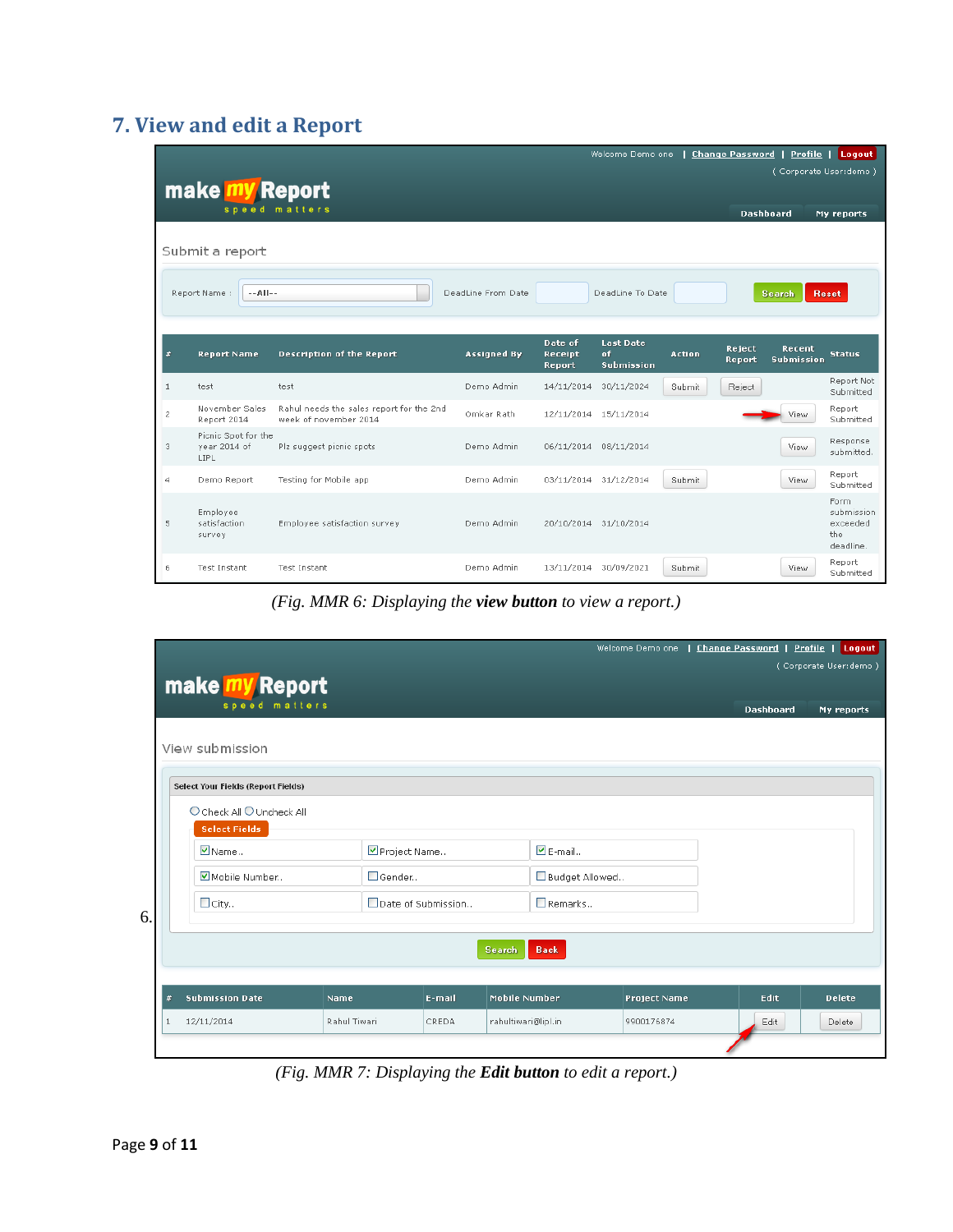|                                      | Welcome Demo one   Change Password   Profile   Logout |
|--------------------------------------|-------------------------------------------------------|
|                                      | (Corporate User:demo)                                 |
| make my Report                       |                                                       |
| speed matters                        | <b>Dashboard</b><br>My reports                        |
| November Sales Report 2014           |                                                       |
| (Fields marked with * are mandatory) |                                                       |
| Name * :                             | Rahul Tiwari                                          |
| Project Name * :                     | CREDA                                                 |
| E-mail * :                           | rahultiwari@lipl.in                                   |
| Mobile Number * :                    | 9900176874                                            |
| Gender* :                            | O Male O Female                                       |
| Budget Allowed * :                   | 50000000                                              |
| City:                                | Ų<br>Delhi                                            |
| Date of Submission * :               | 12/11/2014                                            |
| Remarks:                             | Final budget not yet finalized. We n                  |
|                                      | Update                                                |

*(Fig. MMR 8: Displaying the Update button to edit and update a report.)*

- *1.* To view an assigned report, go to My Report menu and click on submit a report submenu, then click on view button *(as shown in fig. MMR6).*
- *2. User can't view the report until the report has not been submitted.*
- 3. After click on view button, it will open a view submission page with two buttons as edit and delete.
- *4.* Click on edit button to edit a submitted report *(as shown in fig. MMR7).*
- 5. After click on edit button, it will open the submitted report.
- 6. Now edit the required field and click on update button.
- *7. Once the report submission date will be crossed, then you cannot edit the report.*
- <span id="page-9-0"></span>8. In select fields user can check and uncheck the fields to get the column in report accordingly.